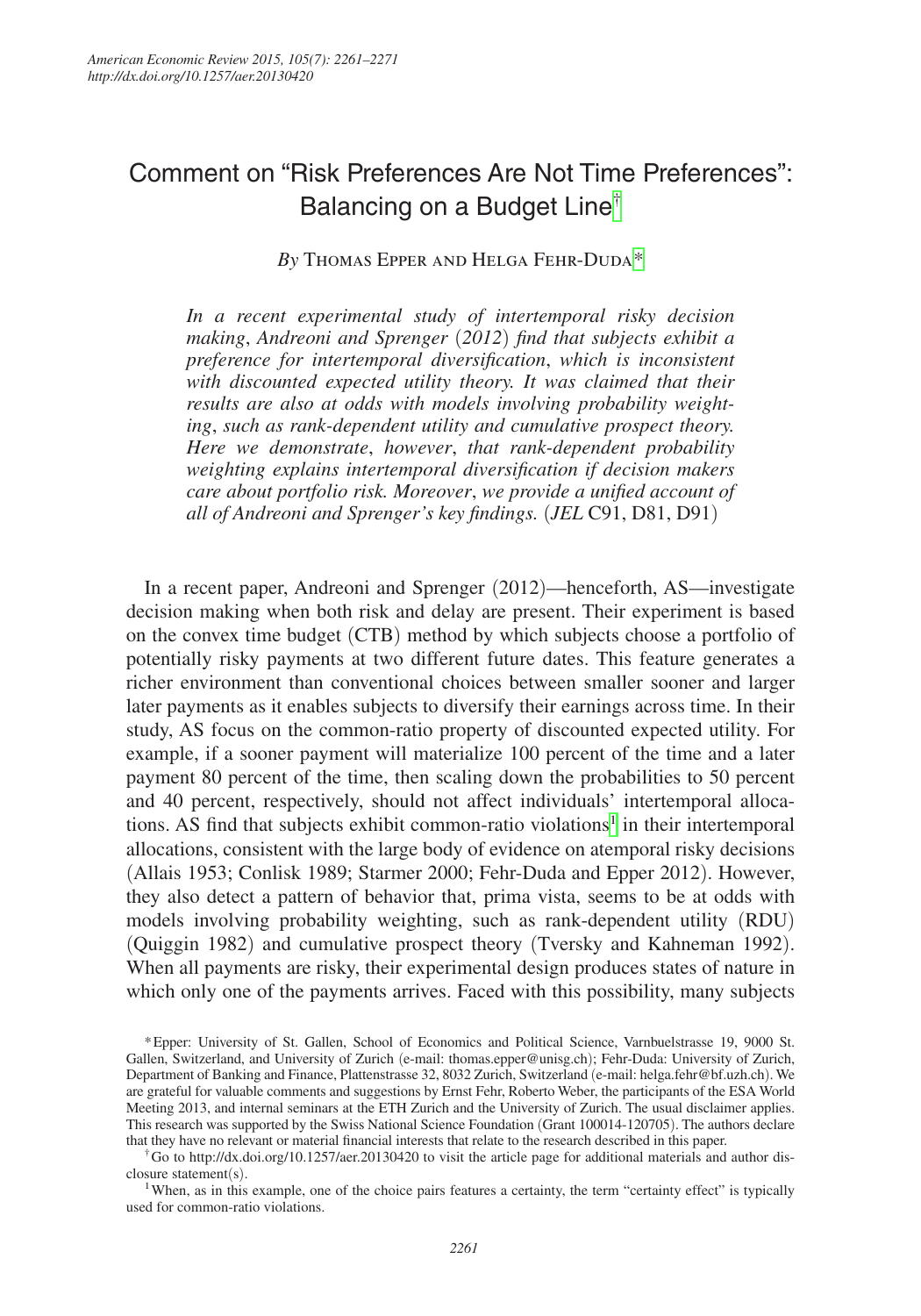exhibit a preference for intertemporal diversification: they shy away from extreme allocations because they might end up with no payment at all and, therefore, prefer a more evenly balanced portfolio than in the case when all payments are guaranteed.

This evidence of intertemporal diversification triggered successive experimental work by Cheung (2015) and Miao and Zhong (2015) who examine the robustness of the AS findings. The upshot of these investigations is that, by and large, subjects' behavior depends significantly on whether diversification opportunities are present or not.

In this paper we demonstrate that probability weighting in rank-dependent models is able to explain subjects' preference for intertemporal diversification as well as their proneness to intertemporal common-ratio violations and, therefore, all the major AS findings. The method by which decision makers evaluate future prospects is key for our results. In our analysis, they care about the risk of their *entire* portfolios, consisting of two potential payments at different future dates, and not about the isolated risks of the individual payments.<sup>[2](#page-1-0)</sup> Consequently, as a representative RDU decision maker evaluates a payment occurring in conjunction with another payment more favorably than the same payment occurring in isolation, i.e., when the other payment fails to materialize, she prefers a more evenly balanced portfolio. For such a decision maker it would be irrational to choose extreme allocations because she would forgo the utility gains from diversification. If there are no opportunities to diversify, however, risk does not affect her intertemporal allocations. Our analysis shows that rank-dependent models perform well not only in their original domain of atemporal decisions but also in intertemporal settings.

The remainder of the paper is structured as follows. First, we briefly review the specifics of the CTB design. In Section II, we show that rank-dependent models are able to accommodate all the characteristic pattern in the AS data. We conclude with a brief discussion in Section III where we argue that rank-dependent models are superior to other approaches suggested in the literature. Additional materials covering these alternatives are presented in the online Appendix.

## **I. The Convex Time Budget Experiment**

In the AS experiment, subjects are endowed with 100 tokens that can be allocated in any integer combination  $(n, 100 - n)$  to a sooner payment at time *t* and a later payment at  $t + k$ <sup>[3](#page-1-1)</sup> Tokens allocated to the later payment are exchanged for cash at a constant rate<sup>4</sup>  $a_{t+k}$ , whereas tokens allocated to the sooner payment are exchanged at a rate  $a_t$  that varies with an interest rate *r* such that  $a_t = \frac{a_{t+k}}{1 + r}$ . In accordance with AS, we will henceforth label experimental earnings "consumption." Allocating *n* tokens to the sooner payment yields a, potentially risky, consumption stream  $(c_t, c_{t+k}) = (na_t(100 - n)a_{t+k})$ . Hence, on a given budget line  $(1 + r)c_t + c_{t+k}$  $= 100a_{t+k}$  holds. Since  $a_{t+k}$  is constant throughout the experiment, changes in the budget constraint are governed by the interest rate *r*, which takes on values from

<span id="page-1-0"></span> $2$ In online Appendix A1 we investigate two alternative evaluation methods, the separable and the recursive methods. Neither one of them provides a coherent explanation for all the patterns in the AS data.

<span id="page-1-1"></span><sup>&</sup>lt;sup>3</sup> Sooner payments are always made in  $t = 7$  days after the experiment. There are two different time delays  $k \in \{28, 56\}$  days. For the purpose of this paper, changes in *k* are of no concern. <sup>4</sup> In the experiment  $a_{t+k} =$  USD 0.2.

<span id="page-1-2"></span>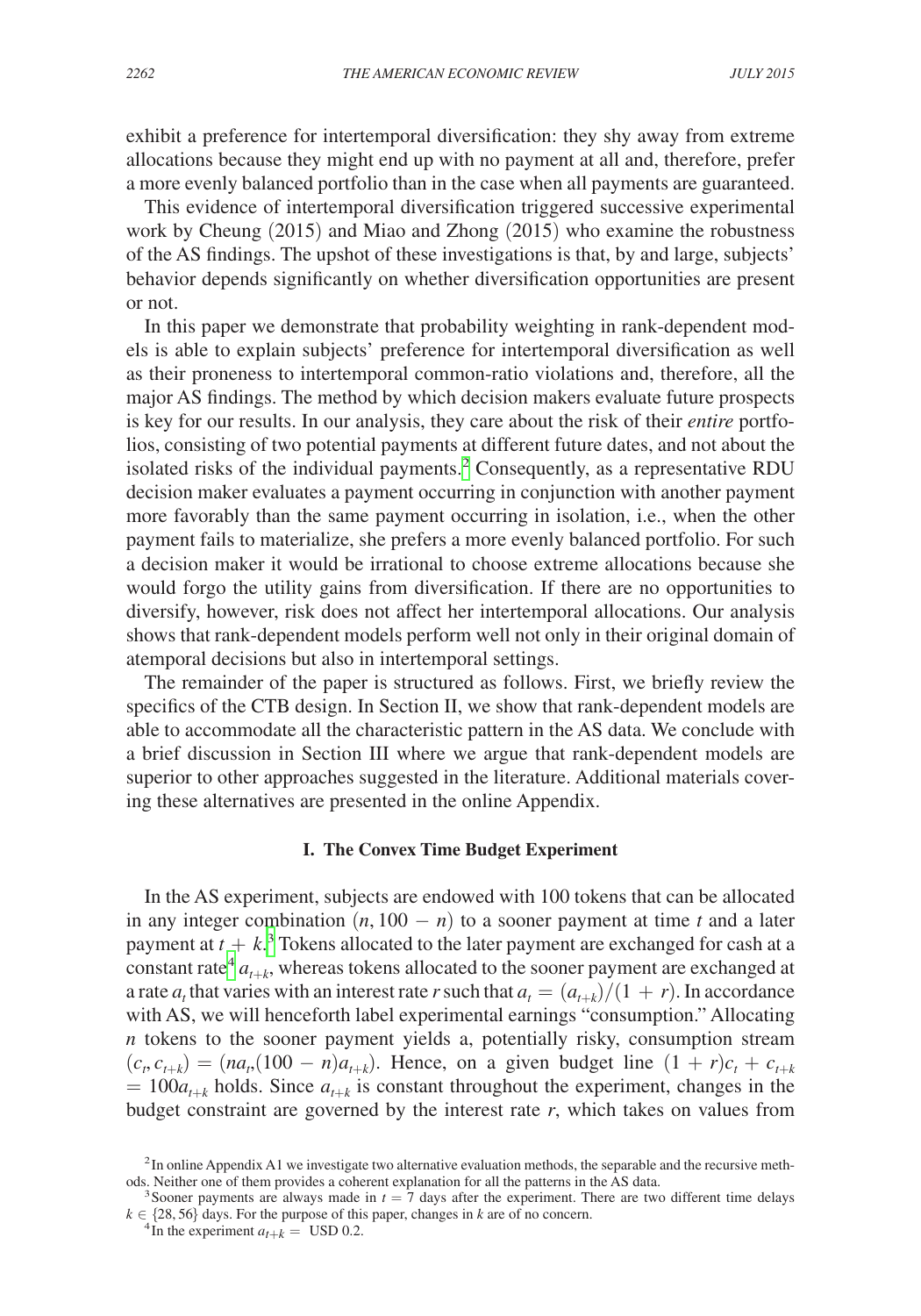0 percent up to 2,116.6 percent per annum. Additionally, AS assume that subjects discount the future at a constant rate, which implies an exponentially declining discount function  $\delta(t)$ .<sup>[5](#page-2-0)</sup>

Furthermore, all the uncertainty concerning sooner and later payments is resolved simultaneously at the end of the experimental session, i.e., subjects know by then which consumption stream will materialize. Finally, and most importantly, sooner and later payments arrive *independently* with probabilities  $p_1$  and  $p_2$ , respectively. As mentioned in the introduction, decision makers care about portfolio risk and, therefore, about the joint distribution of the random variables  $\tilde{c}_t$  and  $\tilde{c}_{t+k}$ . Consequently, the independent arrival of the payments generates four distinct states of nature: either both payments arrive, only the sooner payment arrives, only the later payment arrives, or no payment at all arrives. These four states of nature define the prospect over the possible consumptions streams,

 $P(p_1, p_2)$ 

$$
= ((ct, ct+k), p1p2; (ct, 0), p1(1 - p2); (0, ct+k), (1 - p1)p2; (0, 0), (1 - p1)(1 - p2)).
$$

In line with the previous literature (e.g., Loewenstein and Prelec 1992), we represent preferences over consumption streams by an additive and separable functional, such that the discounted utility of  $(\tilde{c}_t, \tilde{c}_{t+k})$  equals  $v(\tilde{c}_t)\delta(t) + v(\tilde{c}_{t+k})\delta(t+k)$ , where the random variable  $\tilde{c}_t$  ( $\tilde{c}_{t+k}$ ) takes on the values 0 or  $c_t$  (0 or  $c_{t+k}$ ), and *v* satisfies  $v(0) = 0, v' > 0$  and  $v'' < 0$ .

Under discounted expected utility the prospect  $P(p_1, p_2)$  is evaluated as

(1) 
$$
V_{DEU}(P(p_1, p_2)) = p_1 p_2(v(c_t) \delta(t) + v(c_{t+k}) \delta(t + k))
$$

$$
+ p_1(1 - p_2)v(c_t)\delta(t) + (1 - p_1)p_2v(c_{t+k})\delta(t + k)
$$

$$
= p_1 v(c_t)\delta(t) + p_2 v(c_{t+k})\delta(t + k),
$$

leading to the first-order condition (*FOC*)

(2) 
$$
FOC_{DEU}(P(p_1, p_2)) \colon \frac{v'(c_t)}{v'(c_{t+k})} = (1 + r) \frac{\delta(t+k)}{\delta(t)} \frac{p_2}{p_1}.
$$

Recall that subjects' decision variable is the number of tokens *n* allocated to the sooner payment. Because  $(c_t, c_{t+k}) = (na_t(100 - n)a_{t+k})$ , equation (2) determines the optimal level of *n*,  $n^*(r)$ , which in turn determines the optimal consumption

<span id="page-2-0"></span><sup>5</sup>Our analysis does not depend on the assumption of constant discounting.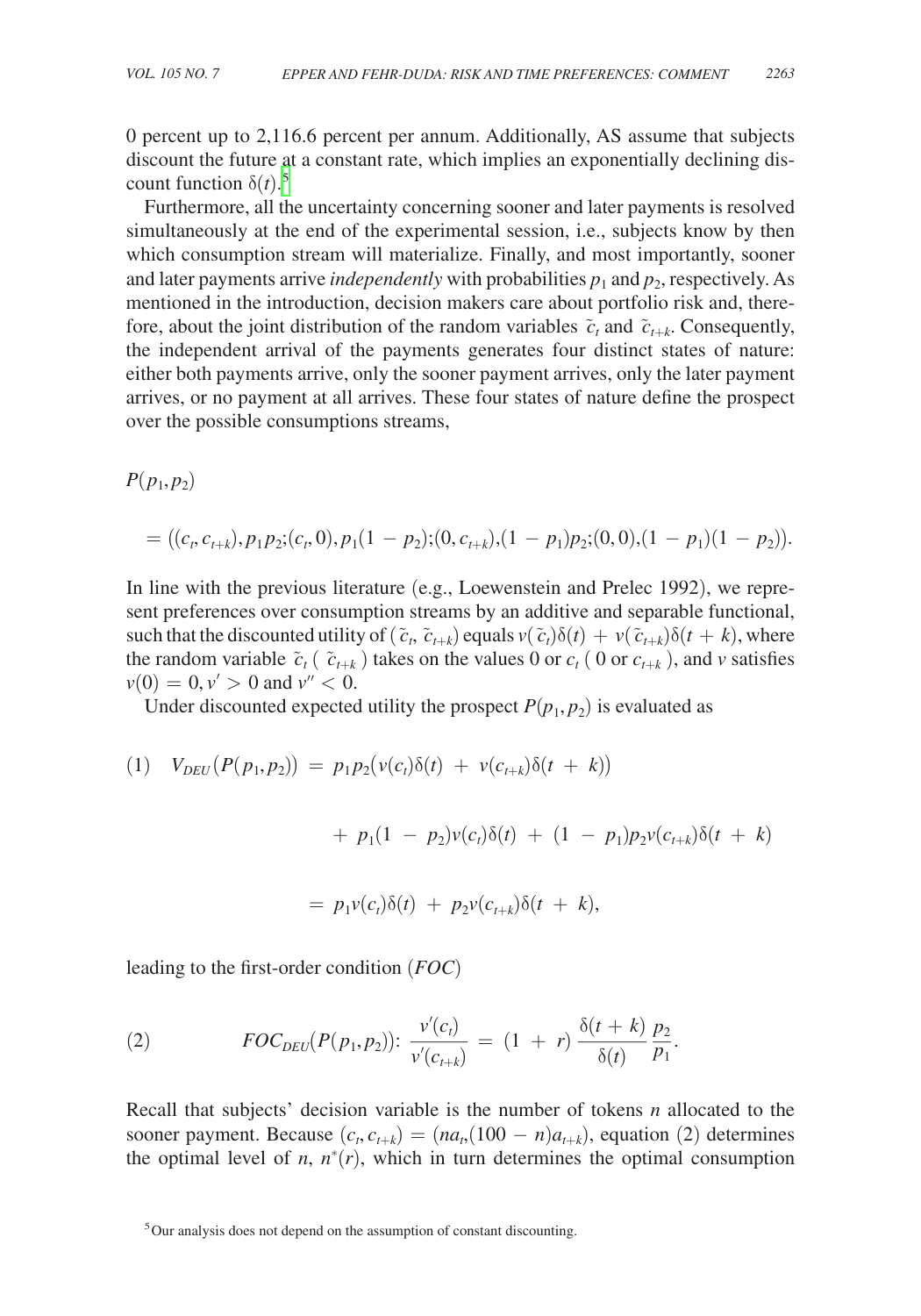levels  $c_t^*(r)$  and  $c_{t+k}^*(r)$ . In equilibrium, any increase in the value of the right-hand side of equation (2) has to be balanced by a commensurate increase in the ratio of the marginal utilities on the left-hand side in order to maintain optimality. Under strictly concave utility, i.e., decreasing marginal utility, rebalancing  $c_t^*$  and  $c_{t+k}^*$  on the budget line entails decreasing  $c_t^*$  and thereby automatically increasing  $c_{t+k}^*$ . Therefore,  $c_t^*$  decreases in *r* and  $p_2/p_1$  and any other factor that might appear on the right-hand side of equation (2).

The AS experiment involves three different common-ratio situations with varying manifestations of certainty: a baseline pair where  $P(1, 1)$  is combined with its scaled-down counterpart  $P(\lambda, \lambda)$ ,  $0 < \lambda < 1$ , and two differential risk conditions where  $P(1, q)$  and  $P(q, 1)$  are paired with  $P(\lambda, \lambda q)$  and  $P(\lambda q, \lambda)$ , respectively. In the experiment, the scaling factor  $\lambda$  amounts to 0.5 and the probability *q* is fixed at 0.8. Discounted expected utility theory makes clear predictions for all three pairs of prospects: allocations should not change whenever  $p_1$  and  $p_2$  are scaled down by a common factor. However, AS find that scaling down the probabilities by  $\lambda = 0.5$ always results in significant shifts in budget shares. Moreover, subjects' behavior differs distinctly between baseline and differentialrisk conditions.

Concerning the baseline pair, average sooner consumption levels in the certain  $(1, 1)$ -condition are initially greater than in the risky  $(0.5, 0.5)$ -condition and drop more steeply with increasing interest rates *r*, as depicted in the left panel of [Figure 1:](#page-4-0) AS's original graph shows a crossover of the  $(1, 1)$ -curve and the  $(0.5.0.5)$ -curve, a result that was recently replicated by Cheung (2015) and Miao and Zhong (2015). When both payments are guaranteed and the interest rate is zero, subjects allocate the greatest part of their budget to the sooner payment. Since interest rates rise substantially, $6$  allocations to the sooner payment become increasingly expensive and, hence, drop steeply. In contrast, when there is the possibility that only one of the payments will arrive, subjects choose a more evenly balanced portfolio of sooner and later payments than in the certain case, which is consistent with a diversification motive. In fact, AS report that in the  $(1, 1)$ -condition, 80.7 percent of allocations are at one or the other budget corners while only 26.1 percent are corner solutions in the  $(0.5, 0.5)$ -condition.

Contrary to the baseline crossover result, scaling down the probabilities in the differential risk conditions results in consistently smaller or larger allocations, evident in the right panel of Figure 1. Clearly, both patterns of behavior are incompatible with the additively separable discounted-expected-utility model. But how can these findings be reconciled with probability weighting in rank-dependent models, such as RDU or cumulative prospect theory?

### **II. Rank-Dependent Prospect Valuation**

Rank-dependent models depart from expected utility theory in that consequences are ordered by magnitude and their utilities are weighted by decision weights (Quiggin 1982; Wakker 1994). They feature a potentially nonlinear probability weighting function  $g(p)$  obeying  $g' > 0$ ,  $g(0) = 0$ ,  $g(1) = 1$ , which provides the

<span id="page-3-0"></span> $6$ Annual interest rates underlying the data in Figure 1 amount to 0,85.7, 226.3, 449.7, 796.0, 1,323.4, and 2116.6 percent.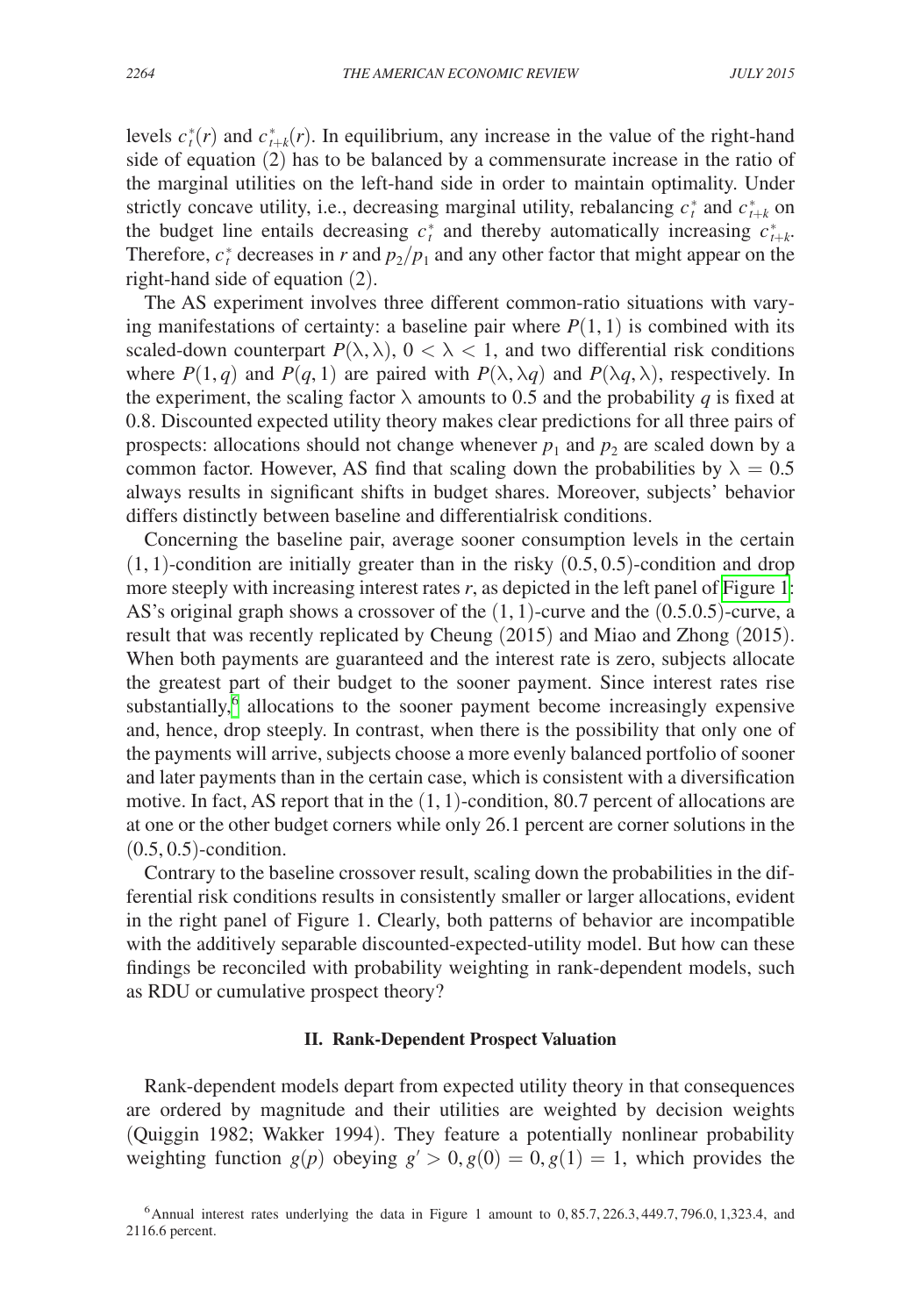<span id="page-4-0"></span>

Figure 1. Average Consumption Curves  $\vec{c}_t(p_1, p_2)$ 

*Notes:* Left panel (baseline conditions): The figure presents the observed mean sooner consumption levels,  $\overline{c}_t(1,1)$  and  $\overline{c}_t(0.5, 0.5)$ , as functions of  $(1 + r)p_2/p_1 = 1 + r$  for the certain (diamonds) and the risky (squares) conditions when later consumption is delayed by another 28 days. Right panel (differential risk conditions): The graphs correspond to observed mean sooner consumption levels  $\overline{c}_t(1, 0.8)$  (diamonds) and  $\overline{c}_t(0.5, 0.4)$  (triangles) as well as  $\overline{c}_t$ (0.8, 1) (squares) and  $\overline{c}_t$ (0.4, 0.5) (crosses) as functions of  $(1 + r)p_2/p_1$  when later consumption is delayed by another 28 days.

*Source:* Left panel: Andreoni and Sprenger (2012, p. 3,367, Figure 2). Right panel: Andreoni and Sprenger (2012, p. 3,370, Figure 4).

basis for calculating the decision weights. Decision weights involve cumulative probabilities, i.e., probabilities for receiving a particular outcome or anything better. Therefore, only the decision weight of the best outcome is equal to its simple probability weight. In the following, we assume that decision makers' preferences conform to RDU.<sup>7</sup> Details on the special case of Halevy's (2008) model of timedependent probability weighting are delegated to online Appendix A2 (see also Epper and Fehr-Duda 2012).

As  $P(p_1, p_2)$  is a prospect over four potential consumption streams, these have to be rank-ordered according to the principles of RDU. Clearly, the materialization of both payments  $(c_t, c_{t+k})$  yields the highest utility, and no payment the lowest. But which consumption stream is ranked second and third depends on whether the discounted utility of sooner consumption is greater than the discounted utility of later consumption or vice versa. For brevity, we introduce the following notation:  $c_t \succ (\prec)$   $c_{t+k} \Leftrightarrow v(c_t)\delta(t) > (\prec) v(c_{t+k})\delta(t+k)$ . Decision weights for  $P(p_1, p_2)$ are summarized in [Table 1.](#page-5-0)[8](#page-4-2)

<span id="page-4-2"></span><span id="page-4-1"></span> $7$ Cumulative prospect theory coincides with RDU when only gains are involved.

<sup>&</sup>lt;sup>8</sup> In the case of indifference, the prospect involves only three outcomes with the intermediate decision weight amounting to  $g(p_1 + p_2 - p_1 p_2) - g(p_1 p_2)$ .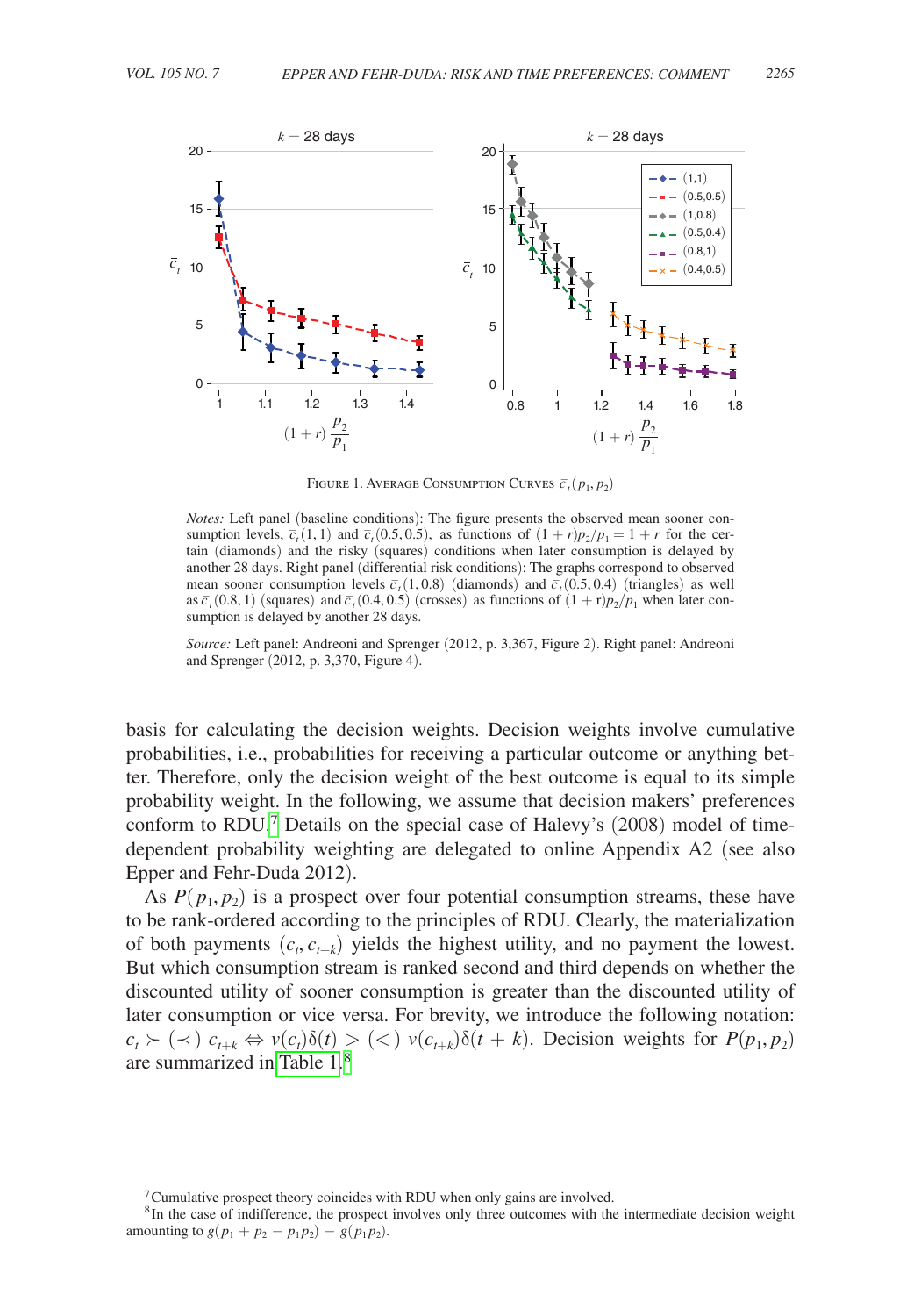<span id="page-5-0"></span>

| Consumption        |                  | Decision weight                                         |                                                       |
|--------------------|------------------|---------------------------------------------------------|-------------------------------------------------------|
| stream             | Probability      | $c_t \succ c_{t+k}$                                     | $c_t \prec c_{t+k}$                                   |
| $(c_{t}, c_{t+k})$ | $p_1p_2$         | $g(p_1p_2)$                                             |                                                       |
| $(c_{n},0)$        | $p_1(1-p_2)$     |                                                         | $g(p_1) - g(p_1p_2)$ $g(p_1 + p_2 - p_1p_2) - g(p_2)$ |
| $(0, c_{t+k})$     | $(1-p_1)p_2$     | $g(p_1 + p_2 - p_1 p_2) - g(p_1)$ $g(p_2) - g(p_1 p_2)$ |                                                       |
| (0, 0)             | $(1-p_1)(1-p_2)$ | $1 - g(p_1 + p_2 - p_1 p_2)$                            |                                                       |

TABLE 1—RDU DECISION WEIGHTS

The respective first-order conditions are given by

$$
(3) \quad FOC_{RDU}(P(p_1, p_2)) : \frac{v'(c_t)}{v'(c_{t+k})}
$$
\n
$$
= \begin{cases}\n(1 + r) \frac{\delta(t + k)}{\delta(t)} \frac{g(p_1 p_2) + g(p_1 + p_2 - p_1 p_2) - g(p_1)}{g(p_1)} & \text{if } c_t \succ c_{t+k} \\
(1 + r) \frac{\delta(t + k)}{\delta(t)} \frac{g(p_2)}{g(p_1 p_2) + g(p_1 + p_2 - p_1 p_2) - g(p_2)} & \text{if } c_t \prec c_{t+k}.\n\end{cases}
$$

The effects of a change in ranks of  $c_t$  and  $c_{t+k}$  on the allocation decision depend on the characteristics of the probability weighting function *g*. There is a large body of evidence that the representative probability weighting function is inverse S-shaped,<sup>[9](#page-5-1)</sup> characterized by a concave segment over small probabilities, such that the function intersects the diagonal from above at some probability smaller than 0.5, and by a convex segment over medium and large probabilities (see Gonzalez and Wu 1999 and Bruhin, Fehr-Duda, and Epper 2010 among others). The latter region is characterized by Jensen's inequality  $g(\mu p_1 + (1 - \mu)p_2) < \mu g(p_1) + (1 - \mu)g(p_2)$ for all  $0 < \mu < 1$ .<sup>10</sup> The typical function increases steeply in the vicinities of zero and one, but is relatively flat otherwise. Therefore, it is almost linear over a considerable range of probabilities and can be approximated by  $\hat{g}(p) = d + sp$  with 0 < *d*,*s* < 1 (Tversky and Fox 1995; Tversky and Wakker 1995). Over that range, probability weights grow subproportionally in *p*, i.e,  $\hat{g}(p_1)/\hat{g}(p_2) < \hat{g}(\lambda p_1)/\hat{g}(\lambda p_2)$ for  $p_1 < p_2$  and  $0 < \lambda < 1$ . Subproportionality, at least over some range of probabilities, is a general feature of probability weighting functions that maps the certainty effect and general common-ratio violations (Prelec 1998).

In the following, we examine the implications of a representative probability weighting function for the three prototypical common-ratio pairs of prospects  $P(1, 1)$ 

<span id="page-5-1"></span><sup>&</sup>lt;sup>9</sup>This observation applies both to the majority of individuals and to aggregate behavior (Fehr-Duda and Epper 2012).

<span id="page-5-2"></span><sup>&</sup>lt;sup>10</sup>Note that in conjunction with a concave utility function  $\nu$  convexity of *g* implies risk aversion.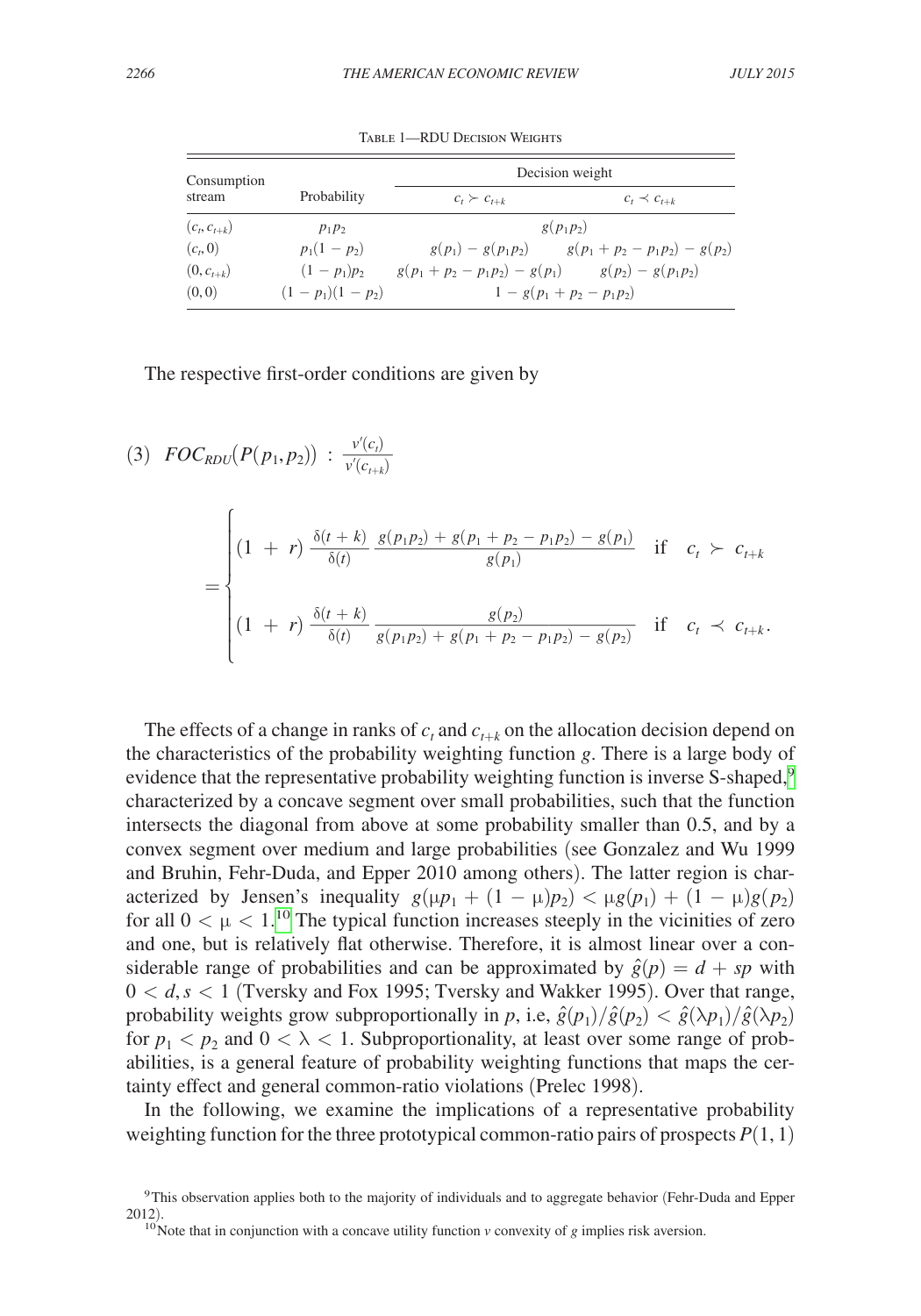| Condition                       | Ratio                                                                                  | Value |
|---------------------------------|----------------------------------------------------------------------------------------|-------|
| (1, 1)                          | $\frac{g(1)}{g(1)}$                                                                    | 1     |
| $(0.5, 0.5), c_t \succ c_{t+k}$ | $\frac{g(0.25) + g(0.75) - g(0.5)}{g(0.5)}$                                            | 1.053 |
| $(0.5, 0.5), c_t \prec c_{t+k}$ | $\frac{g(0.5)}{g(0.25) + g(0.75) - g(0.5)}$                                            | 0.950 |
| (1, 0.8)                        | $\frac{g(0.8)}{g(1)}$                                                                  | 0.624 |
| $(0.5, 0.4), c_t \succ c_{t+k}$ | $\frac{g(0.2) + g(0.7) - g(0.5)}{g(0.5)}$                                              | 0.912 |
| $(0.5, 0.4), c_t \prec c_{t+k}$ | $\frac{g(0.4)}{g(0.2) + g(0.7) - g(0.4)}$                                              | 0.858 |
| (0.8, 1)                        | $\frac{g(1)}{g(0.8)}$                                                                  | 1.604 |
| $(0.4, 0.5), c_t \succ c_{t+k}$ | $\frac{g(0.2) + g(0.7) - g(0.4)}{g(0.4)}$                                              | 1.166 |
| $(0.4, 0.5), c_t \prec c_{t+k}$ | $\frac{g(0.5)}{g(0.2) + g(0.7) - g(0.5)}$                                              | 1.097 |
|                                 | <i>Note:</i> Values derived from Prelec's (1998) probability weighting function $g(p)$ |       |

Table 2—Decision Weight Ratios

 $= \exp(-\beta(-\ln p)^{\alpha})$ , with  $\alpha = 0.5$  and  $\beta = 1$ .

versus  $P(\lambda, \lambda)$ ,  $P(1, q)$  versus  $P(\lambda, \lambda q)$ , and  $P(q, 1)$  versus  $P(\lambda q, \lambda)$ . The ratios of decision weights in the first-order conditions for  $\lambda = 0.5$  and  $q = 0.8$  are displayed in Table 2. For illustrative purposes, the right-most column of Table 2 presents a numerical example of representative decision weight ratios based on Prelec's (1998) probability weighting function.

**The baseline conditions:**  $P(1, 1)$  versus  $P(\lambda, \lambda)$ . Clearly, the ratio of decision weights in the first-order condition, equation (3), equals 1 in the certain case. Prospect valuation in the scaled-down condition yields

(4) 
$$
V_{RDU}(P(\lambda, \lambda))
$$
  
\n=  
\n
$$
\begin{cases}\ng(\lambda)v(c_t)\delta(t) + (g(\lambda^2) + g(2\lambda - \lambda^2) - g(\lambda))v(c_{t+k})\delta(t+k) & \text{if } c_t > c_{t+k} \\
(g(\lambda^2) + g(2\lambda - \lambda^2) - g(\lambda))v(c_t)\delta(t) + g(\lambda)v(c_{t+k})\delta(t+k) & \text{if } c_t < c_{t+k}.\n\end{cases}
$$

If strict convexity holds for the range of probabilities under consideration, the following inequality is satisfied:

(5) 
$$
g(\lambda) - g(\lambda^2) < g(2\lambda - \lambda^2) - g(\lambda),
$$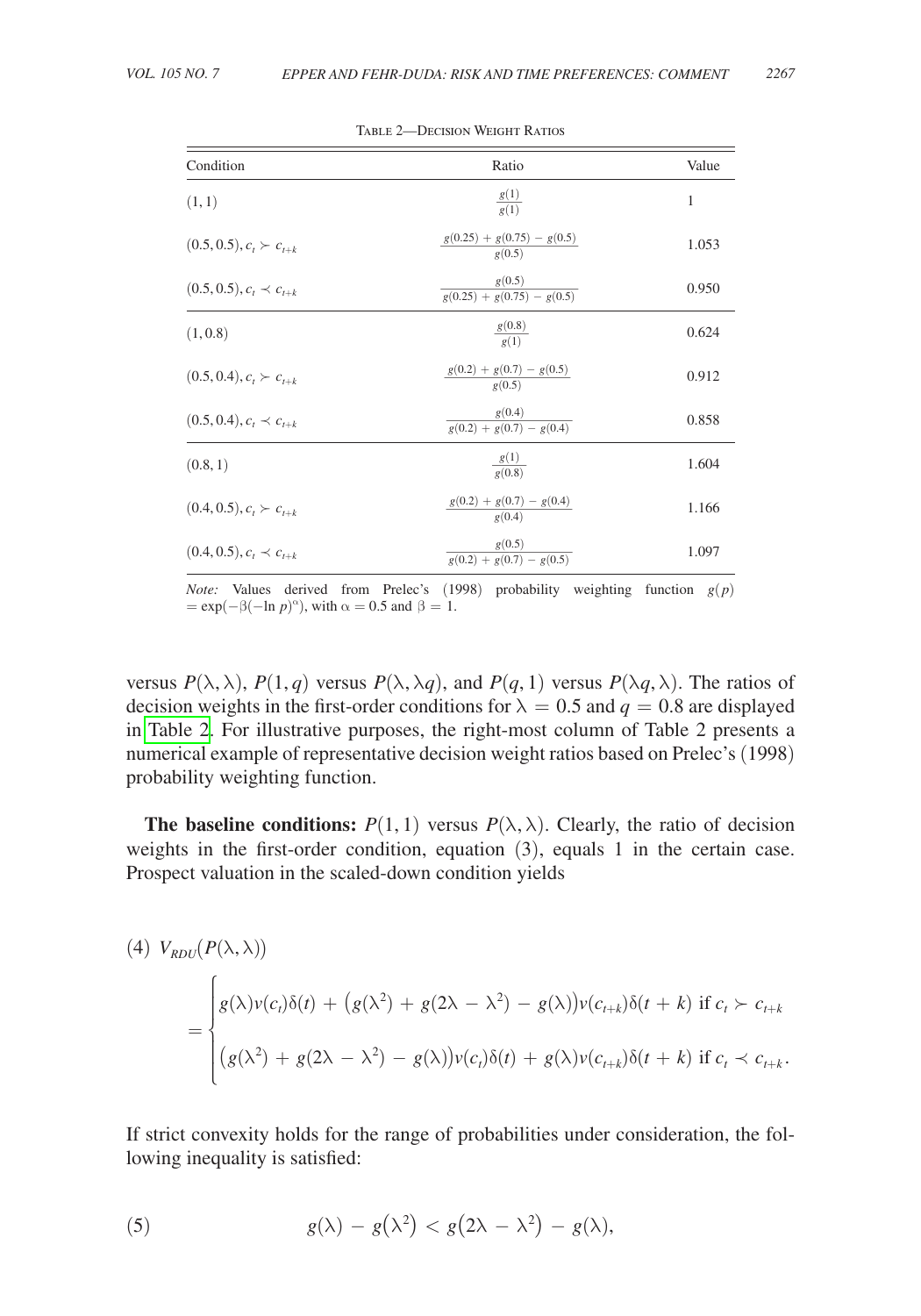entailing for the ratios of decision weights in the first-order condition pertaining to  $c_t$  ≻  $c_{t+k}$  and  $c_t$   $\prec$   $c_{t+k}$ 

$$
c_{t} > c_{t+k} \text{ and } c_{t} \prec c_{t+k}
$$
\n
$$
(6) \quad \frac{g(\lambda^{2}) + g(2\lambda - \lambda^{2}) - g(\lambda)}{g(\lambda)} > 1 > \frac{g(\lambda)}{g(\lambda^{2}) + g(2\lambda - \lambda^{2}) - g(\lambda)}.
$$

Recall that the optimum level of sooner consumption decreases with the magnitude of the ratio of decision weights. Therefore, sooner consumption is lower in the risky situation than in the certain one when  $c_t > c_{t+k}$ , and higher when  $c_t \prec c_{t+k}$ . Hence, RDU generally predicts a crossover of the  $(1, 1)$ –and the  $(\lambda, \lambda)$  -consumption curves if probability weights are convex, which is usually the case over the range of probabilities under consideration here, i.e., [0.25, 1], resulting from  $p_1 = p_2 = 0.5$ .<sup>11</sup> In that situation, all the possible consumption streams are equally likely and, therefore, discounted expected utility assigns the same weight to  $c_t$  and  $c_{t+k}$  irrespective of their materializing in conjunction or in isolation.[12](#page-7-1) RDU with an inverse S-shaped probability weighting function, however, entails a pronounced overweighting of the extreme consumption streams  $(c_t, c_{t+k})$  and  $(0, 0)$  while the intermediate ones  $(c_t, 0)$  and  $(0, c_{t+k})$  are underweighted relative to their objective probabilities (Wakker 2010; Fehr-Duda and Epper 2012). This characteristic of decision weights maps people's dislike of the situation when only one of the payments arrives and represents their preference for intertemporal diversification.

Our approach captures the specific characteristics of the decision situation in the CTB task: subjects choose a portfolio of future payments, the arrival of which is determined independently by two random draws. Since subjects can choose any convex combination of sooner and later payments, this decision environment produces opportunities for portfolio diversification. Now suppose that a single draw controls both payments, generating the prospect  $P_{\text{SINGLE}}(\lambda) = ((c_i, c_{t+k}), \lambda; (0, 0), 1 - \lambda)$ . Clearly, in that case, diversification is not possible, and the same decision weight,  $g(\lambda)$ , is assigned to both  $c_t$  and  $c_{t+k}$ . A comparison of the respective decision weights shows that, in total, positive consumption utilities carry a larger weight in the independent-draw situation than in the single-draw one. In the independent case, decision weights assigned to  $c_t$  and  $c_{t+k}$  amount to  $g(\lambda)$  or  $g(\lambda^2) + g(2\lambda - \lambda^2) - g(\lambda)$ . As  $g(\lambda) < g(\lambda^2) + g(2\lambda - \lambda^2) - g(\lambda)$  holds over the convex region of *g* (see equation (5)), a risk averse RDU maximizer always prefers two independent draws to a single draw determining both payments, i.e., she prefers a situation with diversification opportunities to a situation with a lack thereof. Consequently, we predict behavior to differ systematically between these types of situations, which was recently corrobo-rated by the experimental study of Miao and Zhong (2015).<sup>[13](#page-7-2)</sup>

<span id="page-7-0"></span><sup>&</sup>lt;sup>11</sup> Compare, for example, with Figure 1 in Fehr-Duda and Epper (2012, p. C-1), which shows parametric as well as nonparametric estimates of probability weights for a student and a broad population sample.

<span id="page-7-1"></span> $12\overline{\text{In}}$  this context, discounted expected utility theory's failure of accommodating intertemporal diversification has long been identified as one of its main weaknesses (Richard 1975; Kihlstrom and Mirman 1974; Epstein and Tanny 1980). To remedy this problem, some authors proposed an intertemporal utility function on top of instantaneous

<span id="page-7-2"></span> $13$  Cheung (2015) also studied behavior in CTBs under positively correlated payments. Contrary to Miao and Zhong (2015), where the average token allocation in the certain condition practically coincides with the allocation in the correlated condition, Cheung (2015) finds a crossover of the curves for the certain and the correlated-risk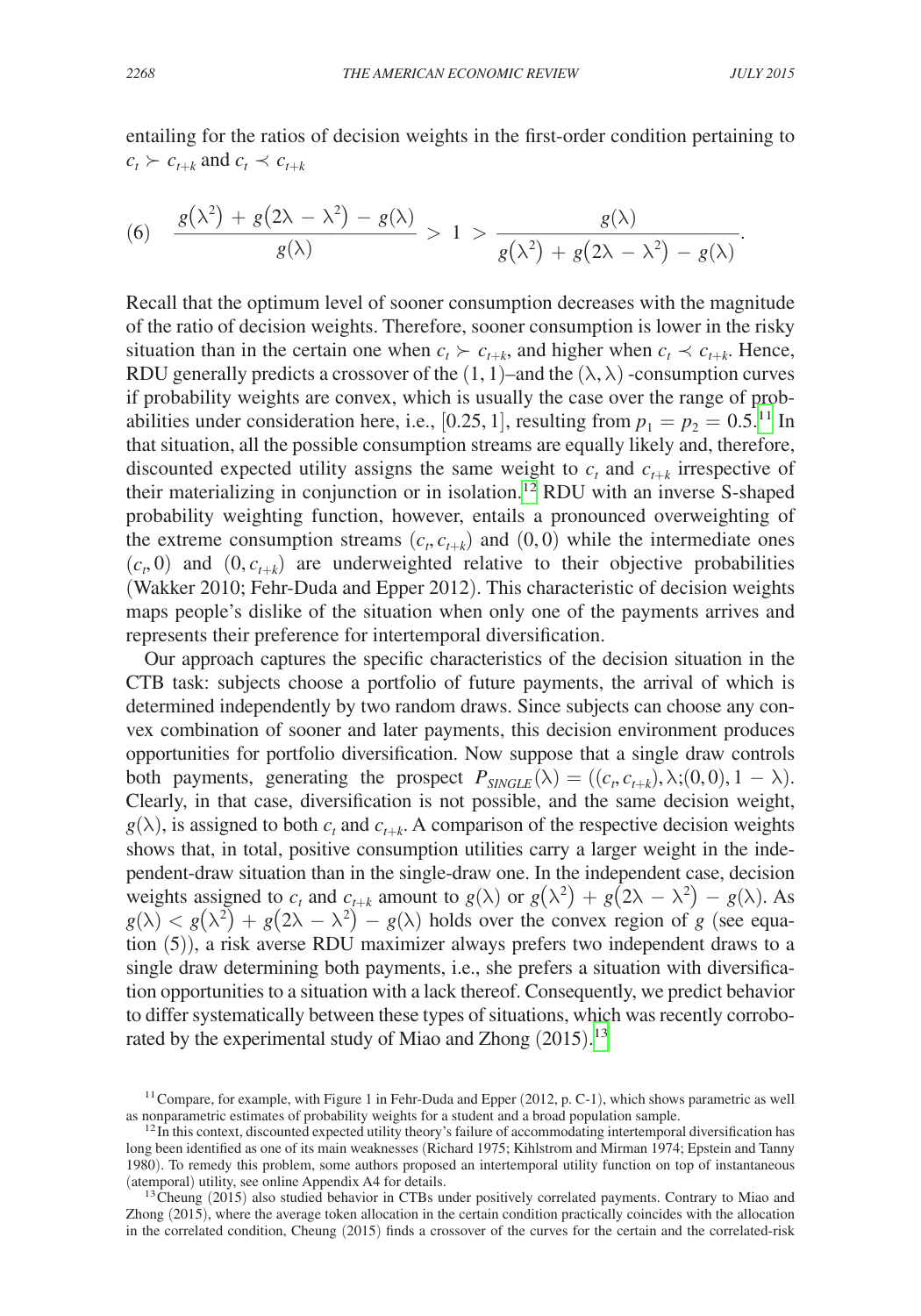**The differential risk conditions:**  $P(1, q)$  versus  $P(\lambda, \lambda q)$  and  $P(q, 1)$  versus  $P(\lambda q, \lambda)$ .

The prospects involving one certain payment constitute binary prospects and, therefore, contrary to the scaled-down cases there is no problem with changing ranks. As noted above, the representative probability weighting function is near linear away from the boundaries. Using the linear approximation  $\hat{g}(p) = d + sp$ ,

introduced above, yields the following relationships for the first pair:  
\n(7) 
$$
\frac{g(\lambda^2 q) + g(\lambda + \lambda q - \lambda^2 q) - g(\lambda)}{g(\lambda)} \approx \frac{\hat{g}(\lambda q)}{\hat{g}(\lambda)} \approx \frac{g(\lambda q)}{g(\lambda^2 q) + g(\lambda + \lambda q - \lambda^2 q) - g(\lambda q)}
$$

Therefore, the ratios of decision weights are quite similar even though the rank order of  $c_t$  and  $c_{t+k}$  changes. Moreover, since  $\hat{g}$  is subproportional,

(8) 
$$
\frac{g(\lambda q)}{g(\lambda)} \approx \frac{\hat{g}(\lambda q)}{\hat{g}(\lambda)} > \hat{g}(q) \approx g(q)
$$

holds.<sup>14</sup> This result is an immediate consequence of the certainty effect captured by subproportional probability weights: reducing a certainty to a probability of  $q < 1$ has a much greater impact on behavior than reducing  $\lambda$  to  $\lambda q$  has. Hence, for suitable values of  $\lambda$  and *q*, the sooner-consumption curve for  $P(\lambda, \lambda q)$  does not cross the respective curve for  $P(1, q)$  and always lies below it. This is exactly the pattern found by AS, depicted in Figure 1. Given the typical shape of probability weights, a linear approximation works well over the range under consideration here, i.e.,  $[0.2, 0.8]$ , which is clearly bounded away from zero and one.<sup>15</sup> It is straightforward to show that, when the probabilities are flipped to produce the reverse pair of prospects,  $P(q, 1)$  and  $P(\lambda q, \lambda)$ , the opposite result holds. Therefore, probability weighting predicts behavior in the differential risk conditions as found by AS.

#### **III. Discussion**

We have demonstrated that rank-dependent probability weighting correctly predicts behavior in the baseline as well as the differential risk conditions, accounting for both the intertemporal certainty effect and the preference for diversification evident in subjects' behavior. Hence, the family of rank-dependent models provides a unified explanation for all of the key AS findings. However, rank-dependent models are not the only approaches that can accommodate the evidence of the CTB experiment. AS mention the so-called  $u - v$  model as another promising candidate.<sup>16</sup> The

conditions, albeit less strongly pronounced than in the independent-risk case. We surmise that subjects may have tried hedging across conditions, possibly because of difficulties of understanding the experimental instructions. See Cheung (2015), footnote 21 and his Appendix D.<br><sup>14</sup>See also the numerical calibrations in Table 2.<br><sup>15</sup>Refer, for example, to Figure 1 in Fehr-Duda and Epper (2012, p. C-1). Under conventional parametric speci-

<span id="page-8-1"></span><span id="page-8-0"></span>

fications of  $g(p)$  and representative parameter values, a crossover is predicted only for *q* very close to one or  $\lambda$  very close to zero.

<span id="page-8-2"></span> $16$  See also their discussion in Andreoni and Sprenger (2010).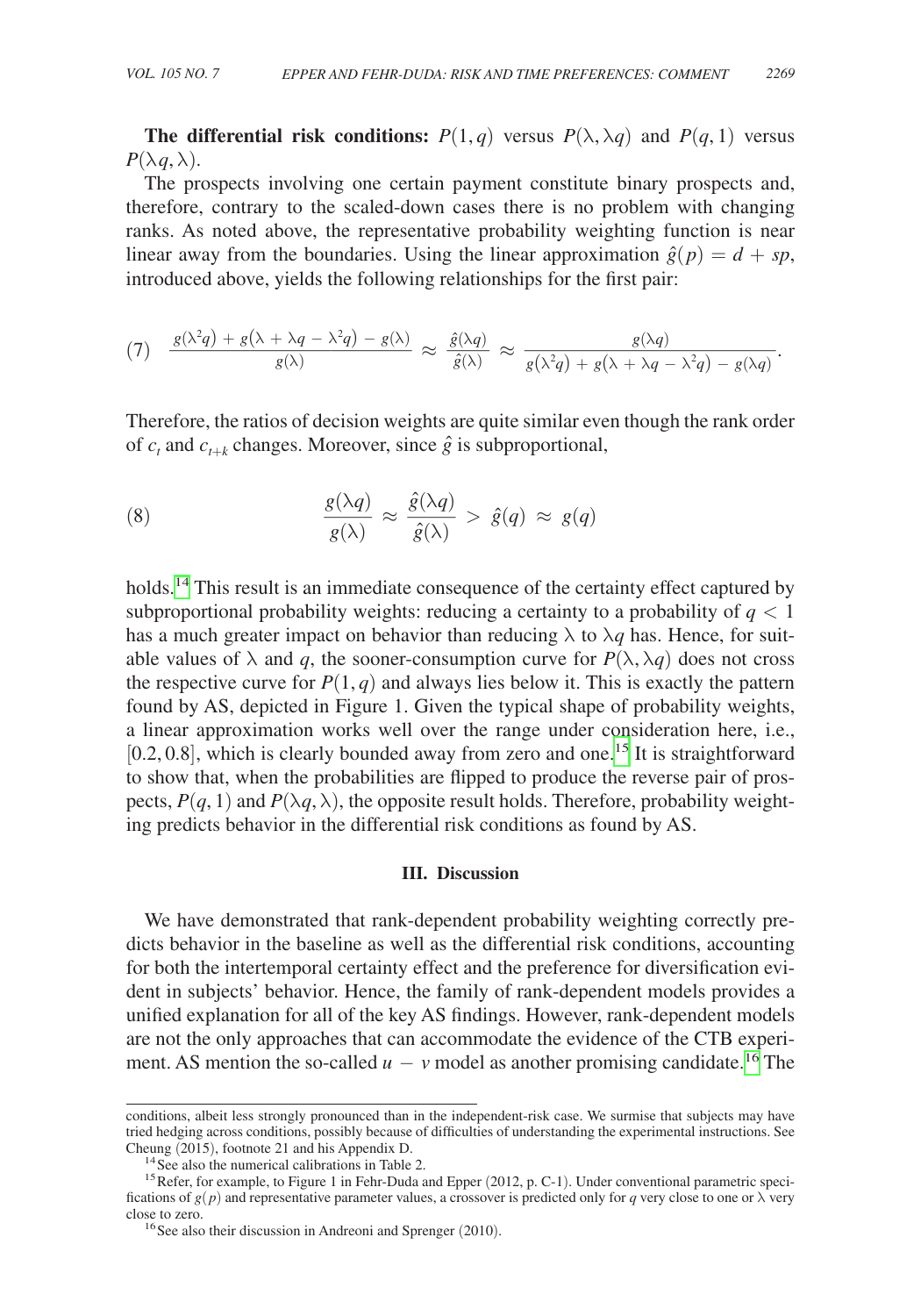$u - v$  model adheres to expected utility but assumes that the utility of uncertain outcomes  $u$  is distinct from the utility of certain outcomes  $v$ , with  $u$  being more concave than *v*. While  $u - v$  preferences can, in principle, account for the CTB findings when sooner and later payments arrive independently of each other, the model has a number of unattractive features. First, it generates a discontinuity and a violation of first-order stochastic dominance at certainty (Schmidt 1998). Second, the  $u - v$  model can only handle the certainty effect but not more general boundary effects which have been shown to emerge when there are more than two prospective outcomes (Camerer 1992; Harless and Camerer 1994). Furthermore, it predicts identical behavior in situations where the arrival of the payments is determined by two independent draws or by a single one.

Several other models, such as Kihlstrom and Mirman's (1974) model of intertemporal risk aversion, can accommodate a preference for intertemporal diversification as well. In online Appendix A3 we take up the Kihlstrom-Mirman approach and show that it predicts the AS baseline findings when assuming expected utility and positing a concave intertemporal transformation of the instantaneous utilities of consumption. However, this model is incapable of mapping intertemporal commonratio violations. The greatest weakness of such an approach, however, is its reliance on expected utility for atemporal decisions.

Overall, RDU can explain all of the major findings in CTB experiments and provides the most convincing explanation of the evidence. The model respects first-order stochastic dominance, it can handle general boundary effects aside from the certainty effect, and correctly predicts behavior under different correlation structures. Thus, RDU and its cousins are an attractive modeling choice not only in atemporal, but also in intertemporal situations.

# **REFERENCES**

- **Allais, Maurice.** 1953. "L'Extension des Theories de l'Equilibre Economique General et du Rendement Social au Cas du Risque." *Econometrica* 21 (2): 269–90.
- **Andreoni, James, and Charles Sprenger.** 2010. "Certain and Uncertain Utility: The Allais Paradox and Five Decision Theory Phenomena." Unpublished.
- **Andreoni, James, and Charles Sprenger.** 2012. "Risk Preferences Are Not Time Preferences." *American Economic Review* 102 (7): 3357–76.
- **Bruhin, Adrian, Helga Fehr-Duda, and Thomas Epper.** 2010. "Risk and Rationality: Uncovering Heterogeneity in Probability Distortion." *Econometrica* 78 (4): 1375–1412.
	- **Camerer, Colin F.** 1992. "Recent Tests of Generalizations of Expected Utility Theory." In *Utility Theories: Measurements and Applications*, edited by Ward Edwards, 207–51. Norwell, MA: Kluwer Publishing.
- **Cheung, Stephen L.** 2015. "Comment on 'Risk Preferences Are Not Time Preferences': On the Elicitation of Time Preference under Conditions of Risk." *American Economic Review* 105 (7): 2242–60. **Conlisk, John.** 1989. "Three Variants on the Allais Example." *American Economic Review* 79 (3): 392–407.
- **Epper, Thomas, and Helga Fehr-Duda.** 2012. "The Missing Link: Unifying Risk Taking and Time Discounting." University of Zurich Department of Economics Working Paper 096.
- **Epstein, Larry G., and Stephen M. Tanny.** 1980. "Increasing Generalized Correlation: A Definition and Some Economic Consequences." *Canadian Journal of Economics* 13 (1): 16–34.
- **Fehr-Duda, Helga, and Thomas Epper.** 2012. "Probability and Risk: Foundations and Economic Implications of Probability-Dependent Risk Preferences." *Annual Review of Economics* 4 (1): 567–93.
- **Gonzalez, Richard, and George Wu.** 1999. "On the Shape of the Probability Weighting Function." *Cognitive Psychology* 38 (1): 129–66.
- **Halevy, Yoram.** 2008. "Strotz Meets Allais: Diminishing Impatience and the Certainty Effect." *American Economic Review* 98 (3): 1145–62.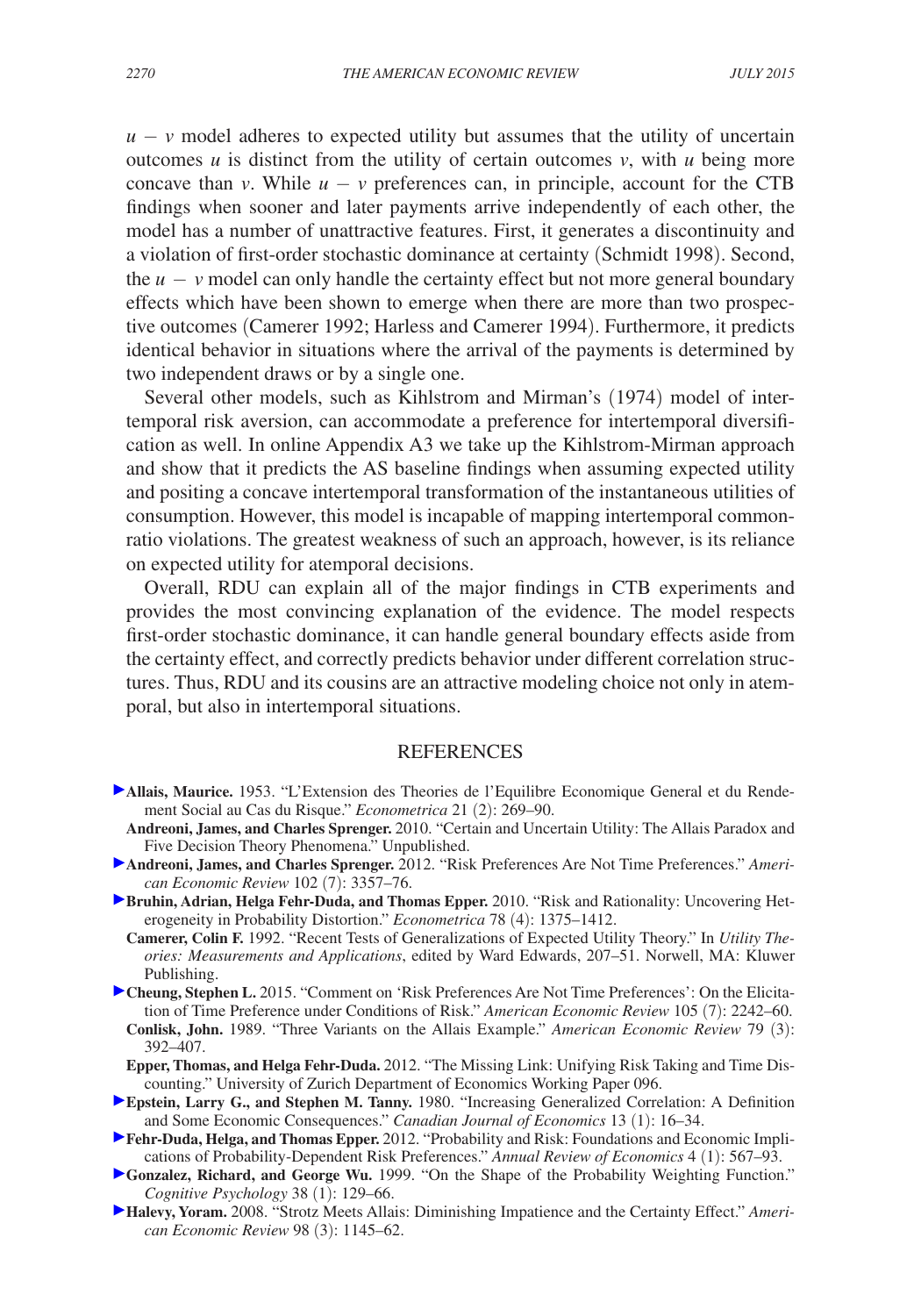- **Harless, David W., and Colin F. Camerer.** 1994. "The Predictive Utility of Generalized Expected Utility Theories." *Econometrica* 62 (6): 1251–89.
- **Kihlstrom, Richard E., and Leonard J. Mirman.** 1974. "Risk Aversion with Many Commodities." *Journal of Economic Theory* 8 (3): 361–88.
- **Loewenstein, George, and Drazen Prelec.** 1992. "Anomalies in Intertemporal Choice: Evidence and an Interpretation." *Quarterly Journal of Economics* 107 (2): 573–97.
- **Miao, Bin, and Songfa Zhong.** 2015. "Comment on 'Risk Preferences Are Not Time Preferences': Separating Risk and Time Preference." *American Economic Review* 105 (7): 2272–86.
- **Prelec, Drazen.** 1998. "The Probability Weighting Function." *Econometrica* 66 (3): 497–527.
- **Quiggin, John.** 1982. "A Theory of Anticipated Utility." *Journal of Economic Behavior and Organization* 3 (4): 323–43.
- **Richard, Scott F. 1975. "Multivariate Risk Aversion, Utility Independence and Separable Utility Func**tions." *Management Science* 22 (1): 12–21.
- **Schmidt, Ulrich.** 1998. "A Measurement of the Certainty Effect." *Journal of Mathematical Psychology* 42 (1): 32–47.
- **Starmer, Chris.** 2000. "Developments in Non-expected Utility Theory: The Hunt for a Descriptive Theory of Choice under Risk." *Journal of Economic Literature* 38 (2): 332–82.
- **Tversky, Amos, and Craig R. Fox.** 1995. "Weighting Risk and Uncertainty." *Psychological Review* 102 (2): 269–83.
- **Tversky, Amos, and Daniel Kahneman.** 1992. "Advances in Prospect Theory: Cumulative Representation of Uncertainty." *Journal of Risk and Uncertainty* 5 (4): 298–322.
- **Tversky, Amos, and Peter Wakker.** 1995. "Risk Attitudes and Decision Weights." *Econometrica* 63 (6): 1255–80.
- **Wakker, Peter.** 1994. "Separating Marginal Utility and Probabilistic Risk Aversion." *Theory and Decision* 36 (1): 1–44.
	- **Wakker, Peter P.** 2010. *Prospect Theory: For Risk and Ambiguity*. New York: Cambridge University Press.